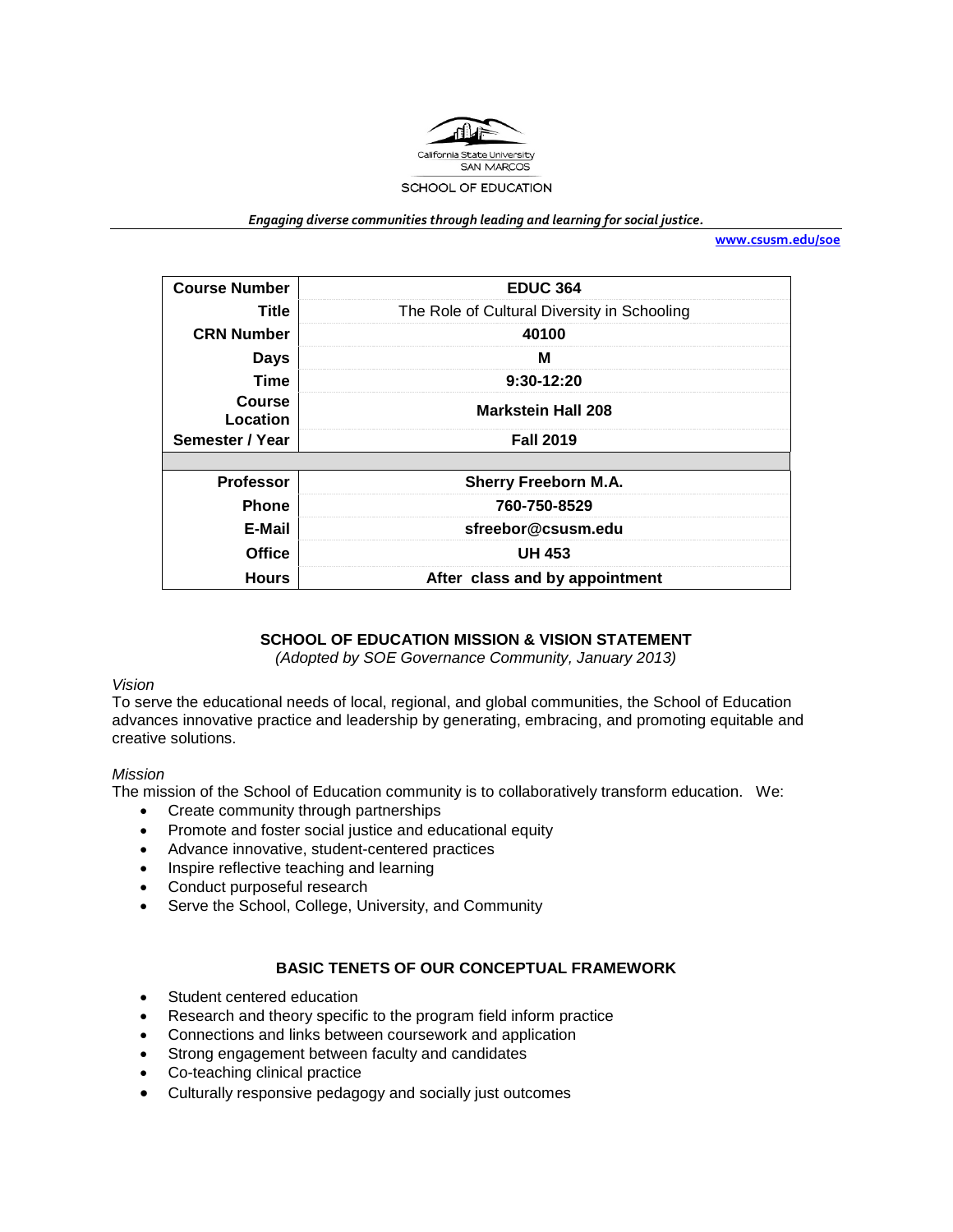# **TABLE OF CONTENTS**

| Tuberculin TB Risk Assessment and Certificate of Clearance Contract5 |  |
|----------------------------------------------------------------------|--|
|                                                                      |  |
|                                                                      |  |
|                                                                      |  |
|                                                                      |  |
|                                                                      |  |
|                                                                      |  |
|                                                                      |  |
|                                                                      |  |
|                                                                      |  |
|                                                                      |  |
| COURSE REQUIREMENTS AND GRADED COURSE COMPONENTS  10                 |  |
|                                                                      |  |
|                                                                      |  |
|                                                                      |  |
|                                                                      |  |
|                                                                      |  |
|                                                                      |  |
|                                                                      |  |
|                                                                      |  |
|                                                                      |  |
|                                                                      |  |
|                                                                      |  |
|                                                                      |  |
|                                                                      |  |
|                                                                      |  |
|                                                                      |  |
|                                                                      |  |
|                                                                      |  |

# **COURSE DESCRIPTION**

<span id="page-1-0"></span>*Required of all credential candidates.* This course explores cultural and linguistic diversity as critical variables in achieving educational equity for all students. Major units include intensive theoretical and practical articulation of culture and cultural pluralism; educational issues of race, class, gender, language, ethnicity, sexual orientation and exceptionality; social, structural, programmatic and curricular issues; and effective teaching for diverse populations.

This course also requires: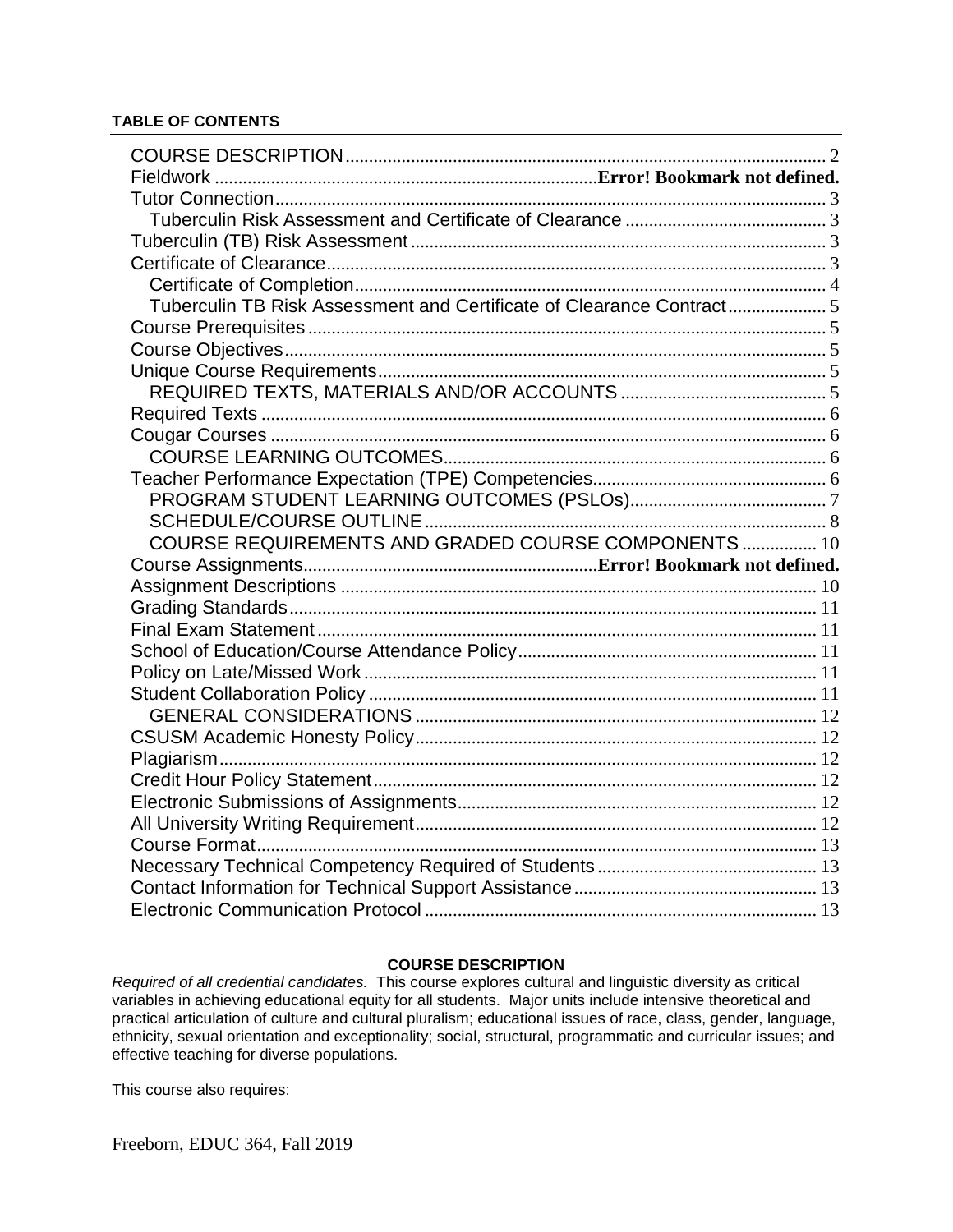### <span id="page-2-0"></span>**Tutor Connection**

If this course requires Tutor Connection, it is a unique hands on experience tutoring a foster youth or a youth experiencing homelessness for 20 hours throughout this semester. In class, you will learn about the needs of this very vulnerable population, and then have the opportunity to work one-on-one with a youth and use the tools you learned to provide academic support. You will tutor 2-3 hours a week throughout the semester. Tutoring takes place at the youth's home, group home or school setting. After passing the background check that Health and Human Services will conduct, you will receive your placement. You will make contact with the caregiver immediately and set up a schedule with them. The schedule must be consistent to meet the needs of the youth and their foster families. You will be required to travel to the site once you have set up the schedule with the family.

Michelle Bailow, Tutor Connection Program Supervisor, will assign your placement and set up your background checks. She will also be your support throughout this semester. You will contact her directly with any issues or concerns pertaining to the tutoring experience. Her cell phone number is 858-337- 1616. Please know you will not be without support.

# **Tuberculin Risk Assessment and Certificate of Clearance**

<span id="page-2-1"></span>Due to school site regulations and state and federal laws associated with protecting the safety of children, CSUSM students may NOT engage in field experience hours until a Certificate of Clearance/Live Scan and a Tuberculin (TB) Risk Assessment (form provided on p. 2) are cleared. You will need to provide your instructor with verification of Live Scan clearance. To protect your health information privacy, students enrolled in prerequisite courses, do not need to submit the TB Risk Assessment to the instructor; however, the school at which you complete the early field experience may ask for it, along with the letter of introduction from your instructor, and the Certificate of Clearance. Be prepared to show evidence of these documents to the school site. You will be required to sign and submit to your instructor a Confirmation of TB Risk Assessment Contract (contract provided on p. 3).

#### <span id="page-2-2"></span>**Tuberculin (TB) Risk Assessment**

*The TB Risk Assessment is achieved through submitting to a TB Risk Assessment visit with your medical provider. Additional information regarding tuberculosis risk assessment can be found [here.](https://ctca2015.iescentral.com/filelibrary/TBCB-CA-School-Staff-Volunteer-TB-Risk-Assessment.pdf)* TB risk assessment is valid according to the findings of your risk assessment and must remain valid throughout all early Field Experiences and Clinical Practice (student teaching). The clearance may be obtained at a private health care provider's office, the County Health Department or the CSU San Marcos Student Health and Counseling Center. Current CSUSM students can obtain an appointment at the Student Health Center by calling 760-750-4915. Please note the tuberculin clearance is separate from the immunization clearance required for University admission.

# <span id="page-2-3"></span>**Certificate of Clearance**

A Certificate of Clearance is issued by the Commission on Teacher Credentialing (CTC) to credential program candidates. Title 5 regulations require that an application for Certificate of Clearance be filed to determine whether or not a candidate meets the state standards for character and fitness to teach in California's public schools. A Certificate of Clearance is valid for five years. Additional information about the Certificate may be obtained [here.](https://www.csusm.edu/soe/documents/currentstudents/formsandresources/credential/certificate_of_clearance.pdf) You are required to submit documentation of the Certificate of Clearance to your instructor.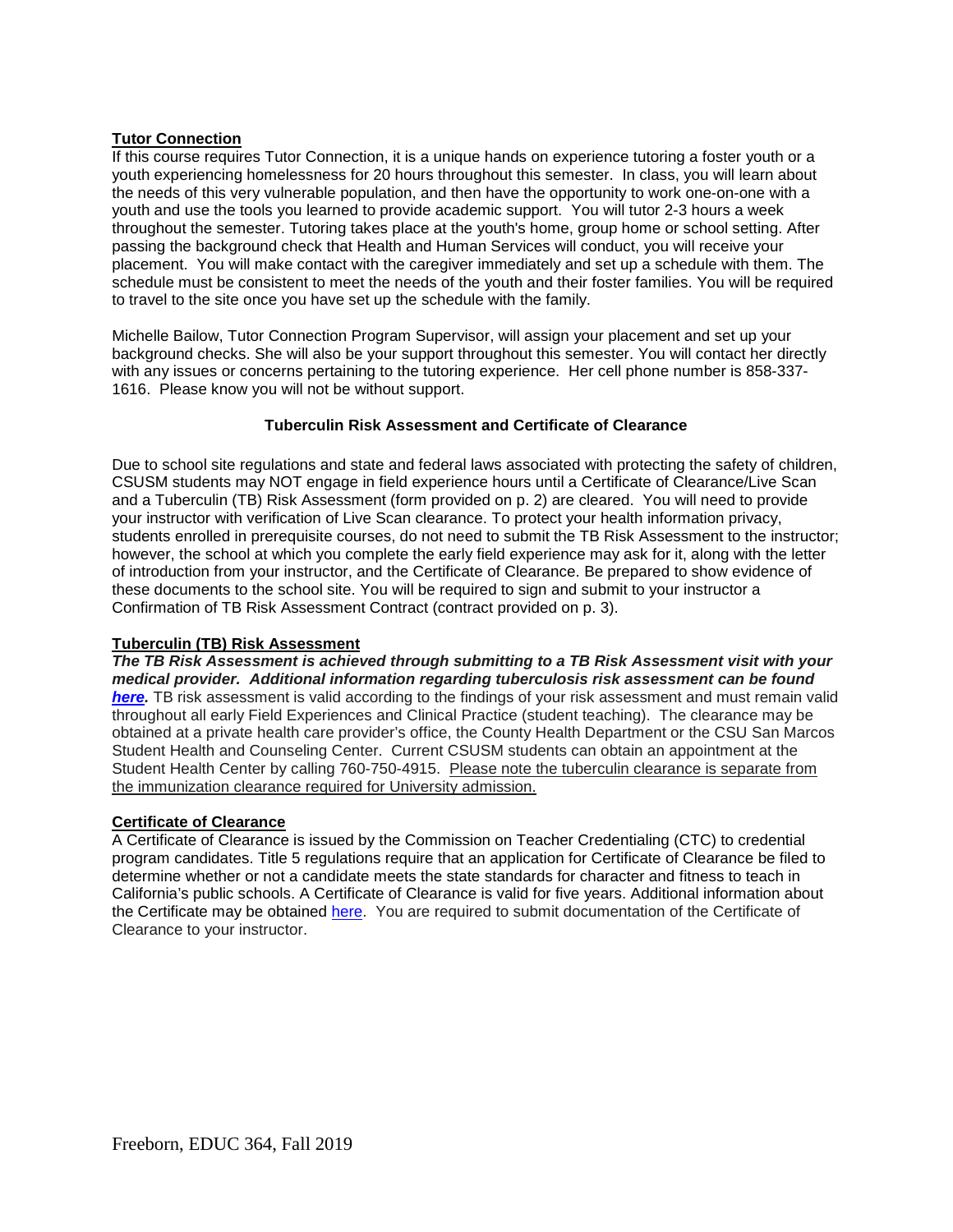## **Certificate of Completion**

#### **Tuberculosis Risk Assessment and/or Examination**

<span id="page-3-0"></span>This form is to satisfy **job/school-related requirements** in the California Education Code, Sections 49406 and 87408.6 and the California Health and Safety Code, Sections 1597.005, 121525, 121545 and 121555.

**Individual** assessed and/or examined:

| Last Name                                     | First Name | M.I.                | Student ID number |
|-----------------------------------------------|------------|---------------------|-------------------|
| <b>Date</b> of assessment and/or examination: |            | $(mod\gamma\gamma)$ |                   |

The above named individual has submitted to a tuberculosis risk assessment. This individual does not have risk factors, or if tuberculosis risk factors were identified, this individual has been examined and determined to be free of infectious tuberculosis. (*Must be signed by the health care provider completing the risk assessment and/or examination*)

| Medical Provider (MD, DO, NP or PA) Signature |          | <b>Medical Provider Printed Name</b> |  |
|-----------------------------------------------|----------|--------------------------------------|--|
| CA license number                             |          |                                      |  |
| <b>Office Address: Street</b>                 |          | City                                 |  |
| <b>State</b>                                  | Zip Code |                                      |  |
| Office phone number                           |          | Office fax number                    |  |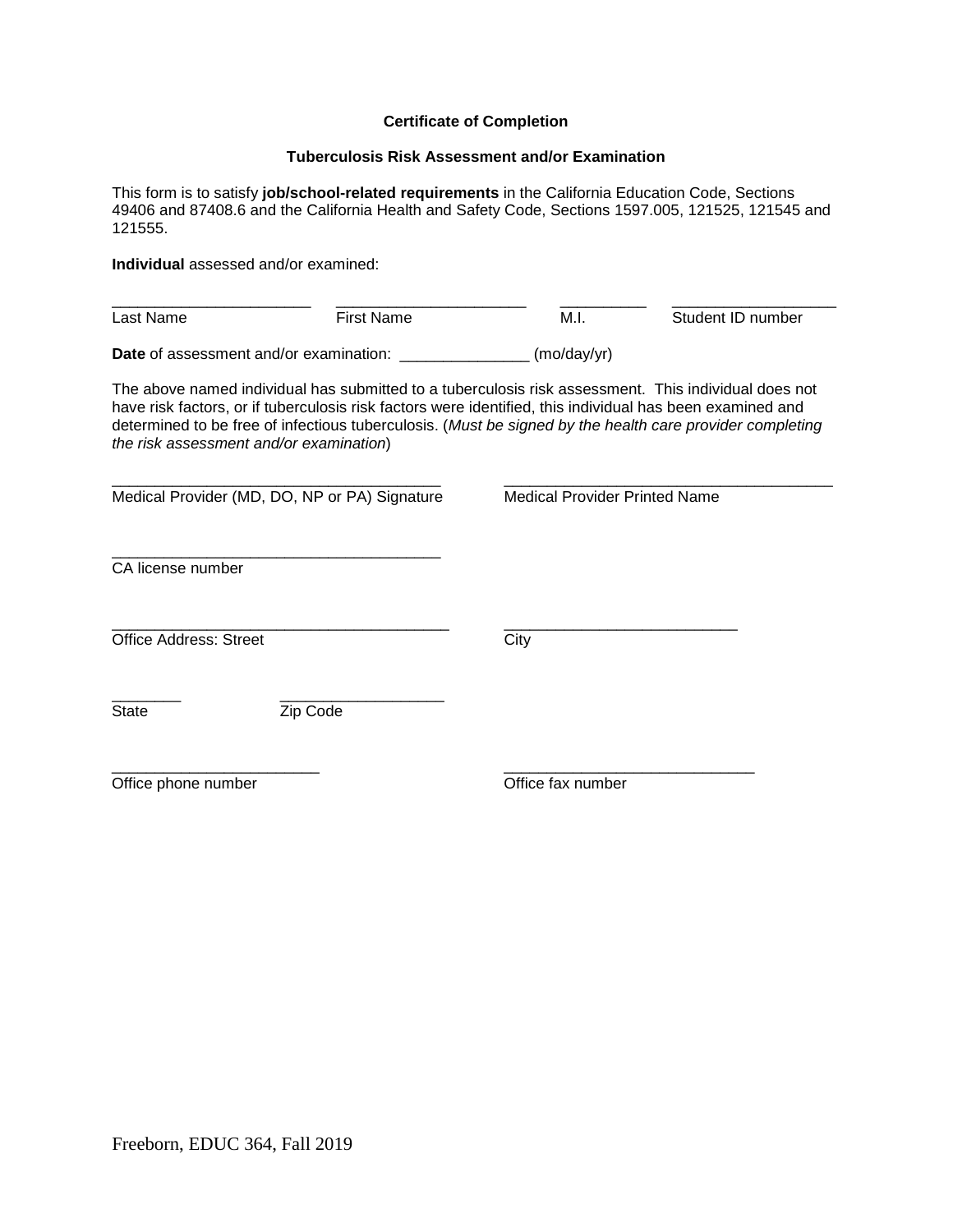# **Tuberculin TB Risk Assessment**

<span id="page-4-0"></span>Note: This contract must be submitted to your instructor prior to the add/drop date of the semester. I confirm that I have secured Tuberculin (TB) Risk Assessment to be available upon request. I understand that if fraudulent information is submitted to my instructor there could be academic consequences. The field experience component of the course is integral to successfully completing the course; therefore, I also understand that failure to secure a TB Risk Assessment prior to the add/drop date of the semester will result in my instructor administratively dropping me from the course.

\_\_\_\_\_\_\_\_\_\_\_\_\_\_\_\_\_\_\_\_\_\_\_\_\_\_\_\_\_\_\_\_\_\_\_\_ \_\_\_\_\_\_\_\_\_\_\_\_\_\_\_\_\_\_\_\_\_\_\_\_\_\_\_\_\_\_\_\_\_\_\_

print name signature

\_\_\_\_\_\_\_\_\_\_\_\_\_\_\_\_\_\_\_\_\_\_\_\_\_\_\_\_\_\_\_\_\_\_\_\_

Date

# <span id="page-4-1"></span>**Course Prerequisites**

None

#### <span id="page-4-2"></span>**Course Objectives**

Students completing EDUC 364 will be able to demonstrate:

- developing competencies in the Foundational Social Justice and Equity TPE
- understanding of various concepts of culture and cultural contact, and their applicability to learning and teaching
- understanding of cultural diversity in the United States and California
- general familiarity with cultural responsive pedagogy
- understanding of gay, lesbian, bisexual and transgender students, teachers and families
- participating in 15 hours of fieldwork or 20 hours of Tutor Connection (depending on course section)

## <span id="page-4-3"></span>**Unique Course Requirements**

Students will be required to do 15 hours of fieldwork or 20 hours of Tutor Connection – depending on course section.

# **REQUIRED TEXTS, MATERIALS AND/OR ACCOUNTS**

<span id="page-4-4"></span>Freeborn, EDUC 364, Fall 2019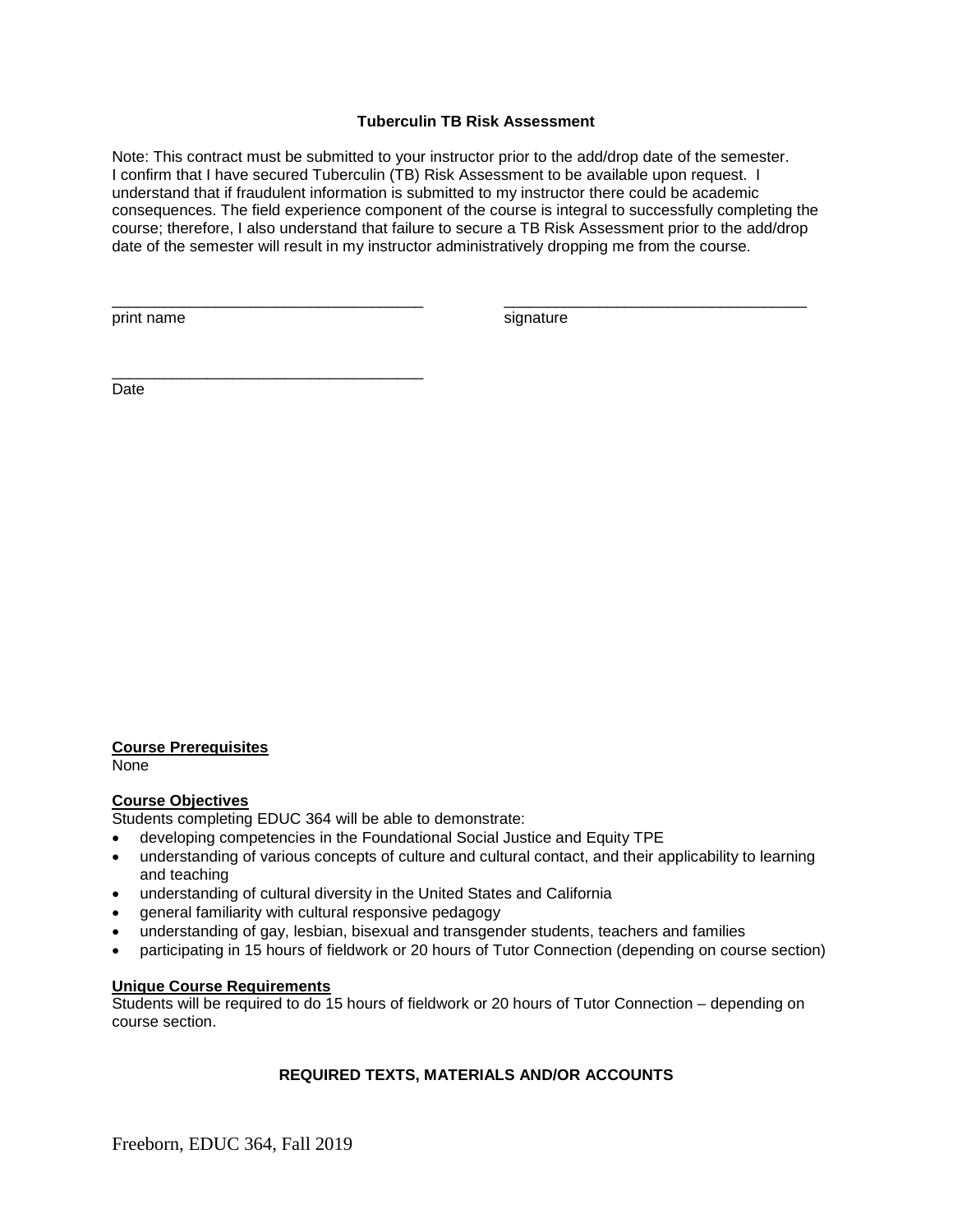# <span id="page-5-0"></span>**Required Texts**

Nieto, S., and Bode, P. (2012). *Affirming diversity: The sociopolitical context of multicultural education, sixth edition.* Boston: Pearson Education, Inc. ISBN-13: 978-0131367340, ISBN-10: 013136734X

Recommended: Rothenberg, Paula S., (2016), White Privilege*. Essential Readings on the Other Side of Racism,* Fifth Edition, New York, Worth Publishers.

One of the following: do not purchase before we discuss in class. Alexie, Sherman;*The Absolutely True Story of a Part-Time Indian* Munoz, Pam; *Esperanza Rising* De la Pena, Matt; *Ball Don't Lie* Lewis, John; *March, I, March II, or March III* Draper, Sharon M.; *Fire From the Rock*  McCormick, Patricia; *Never Fall Down* Palacio, R.J.; *Wonder*

Do not purchase this book yet. We will discuss in class:

Spring, J. (2016). *Deculturalization and the struggle for equality: A brief history of the education of dominated cultures in the United States, eighth edition.* New York, NY: The McGraw-Hill Companies, Inc. ISBN-13: 978-1138119406, ISBN-10: 1138119407

#### <span id="page-5-1"></span>**Cougar Courses**

All additional required readings and video/audio materials will be made available electronically on the course website (Cougar Courses) and/or via email.

#### **COURSE LEARNING OUTCOMES**

#### <span id="page-5-3"></span><span id="page-5-2"></span>**Teacher Performance Expectation (TPE) Competencies**

The course objectives, assignments, and assessments have been aligned with the CTC standards for (Single Subject, Multiple Subject, Special Education, etc.) Credential. This course is designed to help teachers seeking a California teaching credential to develop the skills, knowledge, and attitudes necessary to assist schools and district in implementing effective programs for all students. The successful candidate will be able to merge theory and practice in order to realize a comprehensive and extensive educational program for all students. You will be required to formally address the following CSUSM local TPE in this course:

- **TPE 1.1** Apply knowledge of students, including their prior experiences, interests, and socialemotional learning needs, as well as their funds of knowledge and cultural, language, and socioeconomic backgrounds, to engage them in learning.
- **TPE 1.3** Connect subject matter to real-life contexts and provide active learning experiences to engage student interest, support student motivation, and allow students to extend their learning.
- **TPE 2.1** Promote students' social-emotional growth, development, & individual responsibility using positive interventions & supports, restorative justice, & conflict resolution practices to foster a caring community where each student is treated fairly and respectfully by adults and peers.
- **TPE 2.4** Know how to access resources to support students, including those who have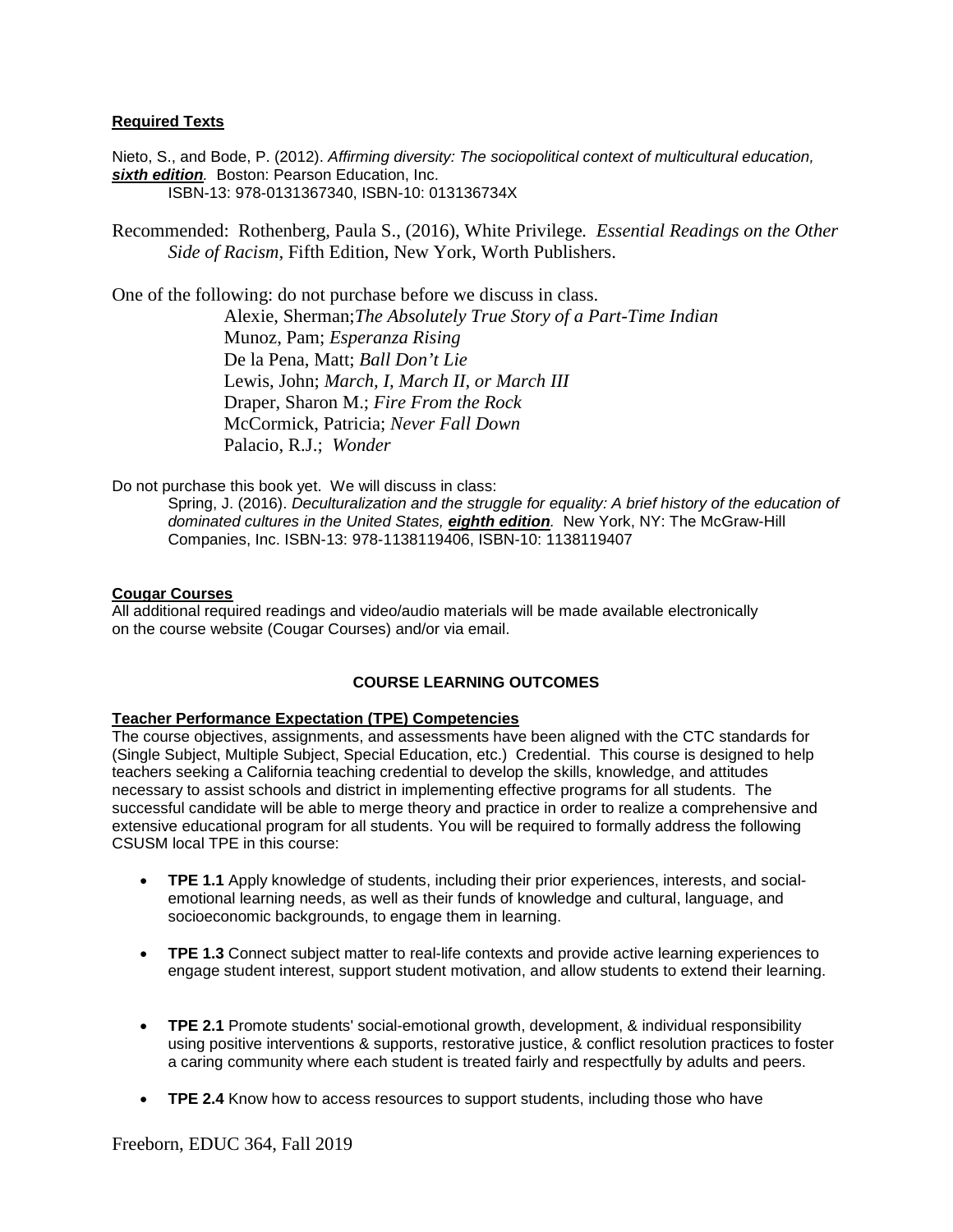experienced trauma, homelessness, foster care, incarceration, and/or are medically fragile.

- **TPE 2.5** Maintain high expectations for learning with appropriate support for the full range of students in the classroom.
- **TPE 6.2** Recognize their own values and implicit and explicit biases, the ways in which these values and implicit and explicit biases may positively and negatively affect teaching and learning, and work to mitigate any negative impact on the teaching and learning of students. They exhibit positive dispositions of caring, support, acceptance, and fairness toward all students and families, as well as toward their colleagues.
- **TPE 6.7** Critically analyze how the context, structure, and history of public education in California affects and influences state, district, and school governance as well as state and local education finance.
- Foundational Social Justice and Equity TPEs (F1, F2, F3, and F4).

# **SoE's Foundational TPEs: Social Justice and Equity**

| <b>Foundational TPEs</b>                                                                                      |  |
|---------------------------------------------------------------------------------------------------------------|--|
| F1 - Engage in the problem posing process - identify (name) issues of inequity, critically reflect on         |  |
| possible solutions, create and enact social justice and equitable action plans                                |  |
| F2 - Understand how to apply theories and principles of multicultural education including critical            |  |
| pedagogy and culturally relevant teaching into practice                                                       |  |
| F3 -Incorporate effective instructional practices into the curriculum to ensure equitable outcomes for        |  |
| students from diverse backgrounds - taking into consideration language, culture, socio-economic               |  |
| status, perceived competence/ability (pick one or use both), neurodiversity, ethnicity, language, race,       |  |
| socioeconomic level, faith, gender, sexual orientation, and immigrant status of students and their            |  |
| families                                                                                                      |  |
| F4 - Collaborate with colleagues, students and families to address issues of social justice, equity and       |  |
| all forms of diversity (including neurodiversity) in the curriculum, school activities, school structure, and |  |
| home-school relations to ensure equitable outcomes for all students                                           |  |

# **PROGRAM STUDENT LEARNING OUTCOMES (PSLOs)**

<span id="page-6-0"></span>Upon successful completion of this course, students will (be able to):

- develop competencies in the Foundational Social Justice and Equity TPE
- understand of various concepts of culture and cultural contact in learning and teaching
- understand cultural diversity in the United States and California
- be familiar with cultural responsive pedagogy
- understand of gay, lesbian, bisexual and transgender students, teachers and families
- have a greater understanding of diverse students through fieldwork or Tutor Connection

**(**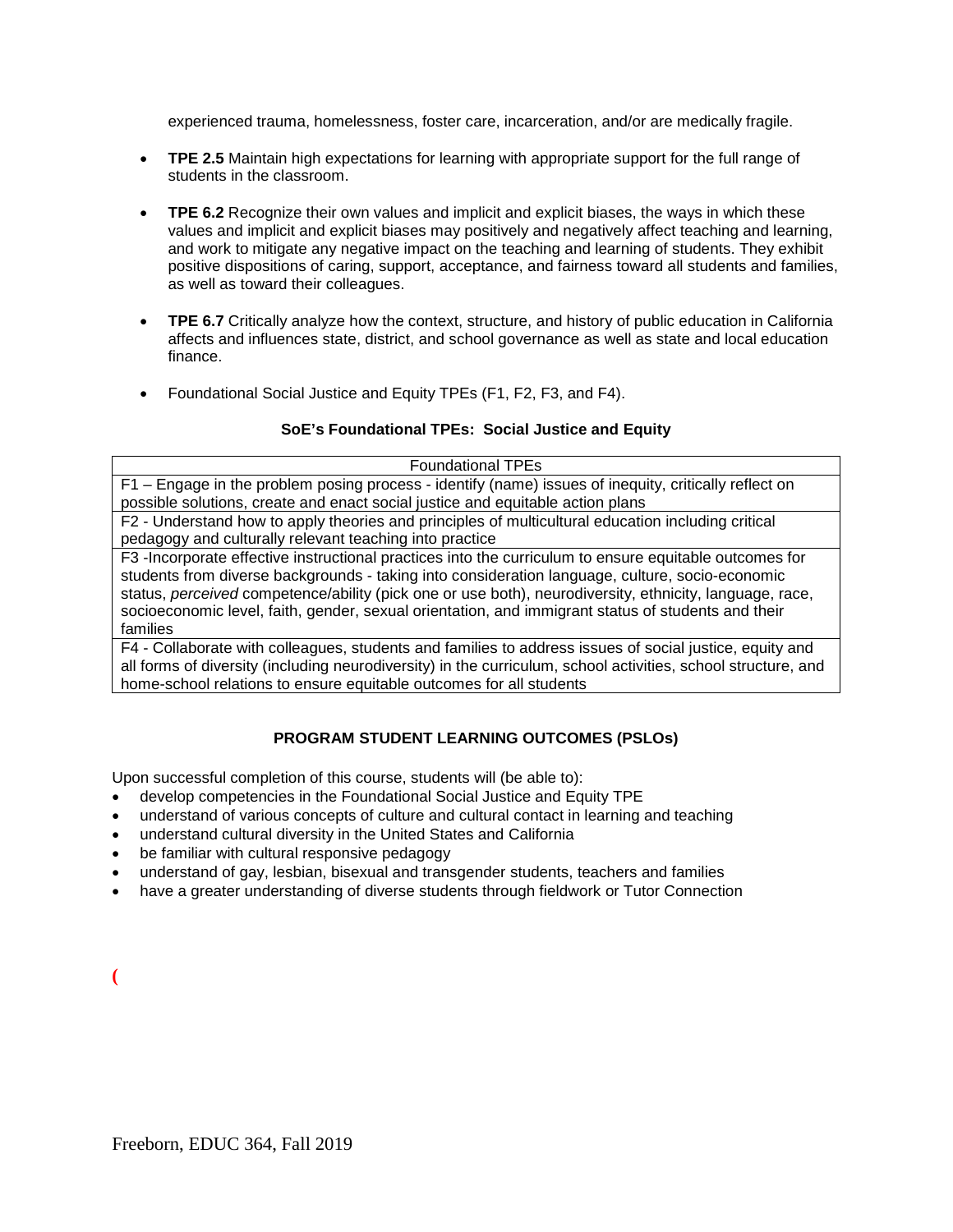# **SCHEDULE/COURSE OUTLINE**

# <span id="page-7-0"></span>SCHEDULE/COURSE OUTLINE

# COURSE CALENDAR:

Please know that assignments, due dates, and topics may change

| Session   | <b>Topics</b>                                         | Readings/Assignment                                                   |
|-----------|-------------------------------------------------------|-----------------------------------------------------------------------|
| Week 1:   |                                                       |                                                                       |
| $8-26$    | Introductions                                         | <b>Read:</b> Syllabus, 8 Keys of Excellence                           |
|           | Communication                                         |                                                                       |
|           | Course Outline/Syllabus                               |                                                                       |
|           |                                                       |                                                                       |
|           |                                                       |                                                                       |
| Week 2:   |                                                       |                                                                       |
| $9 - 02$  | Culture and Identity                                  | <b>Read:</b> Nieto chapters 1 & 2 Read: Online- The Silent            |
| Holiday   | Tour of Virginia Hansen                               | language of culture Read: (online) Unpacking the                      |
|           | Curriculum Center                                     | invisible knapsack.                                                   |
|           |                                                       | <b>Tutor Connection-Michelle Bailow</b>                               |
| Week 3:   |                                                       |                                                                       |
| $9 - 09$  | Stereotypes, Prejudice,<br>Discrimination, Oppression | <b>Read:</b> Nieto chapter 5 <b>Read:</b> (Online) <i>Entitlement</i> |
|           |                                                       | Culture, Aspects of Culture Posted reading for class:                 |
|           |                                                       | The sacred rac (please have access to this                            |
|           |                                                       | electronically or bring in a hard copy for class, but                 |
|           |                                                       | you do not need to read it before class)                              |
|           |                                                       | <b>Due:</b> Journals $#1$ and $#2$ (Ch. 1 and 2)                      |
|           |                                                       |                                                                       |
| Week 4:   | Stereotypes, Prejudice,                               |                                                                       |
| $9 - 16$  | Discrimination, Oppression                            | <b>Read:</b> First half of selected literature circle book            |
|           |                                                       | <b>Due:</b> Journal $#3$ (Ch. 5)                                      |
|           |                                                       | <b>Tutor Connection-Michelle Bailow</b>                               |
|           |                                                       |                                                                       |
| Week 5:   | Discrimination, Oppression,                           |                                                                       |
| $9 - 23$  | Racism, and Student                                   | Read: Nieto chapter 3, Second half of selected                        |
|           | Achievement                                           | literature circle book                                                |
|           |                                                       | <b>Due:</b> Journal #4 (Ch. 3)                                        |
|           |                                                       | <b>Tutor Connection-Michelle Bailow</b>                               |
| Week 6:   |                                                       |                                                                       |
| $9 - 30$  | Racism, Systems of                                    | Due: 10/5: Optional: First draft, Personal History of                 |
|           | Oppression                                            | <b>Otherness</b>                                                      |
|           |                                                       | Tutor Connection-Michelle Bailow,                                     |
|           |                                                       |                                                                       |
| Week 7:   | Gay, Lesbian, Bisexual,                               |                                                                       |
| $10 - 07$ | Transgendered Youth;                                  | <b>Read:</b> Nieto chapter 6                                          |
|           | <b>Linguistic Diversity</b>                           | <b>Due:</b> Journal $# 5$ (Ch. 6)                                     |
|           |                                                       | <b>Tutor Connection-Michelle Bailow</b>                               |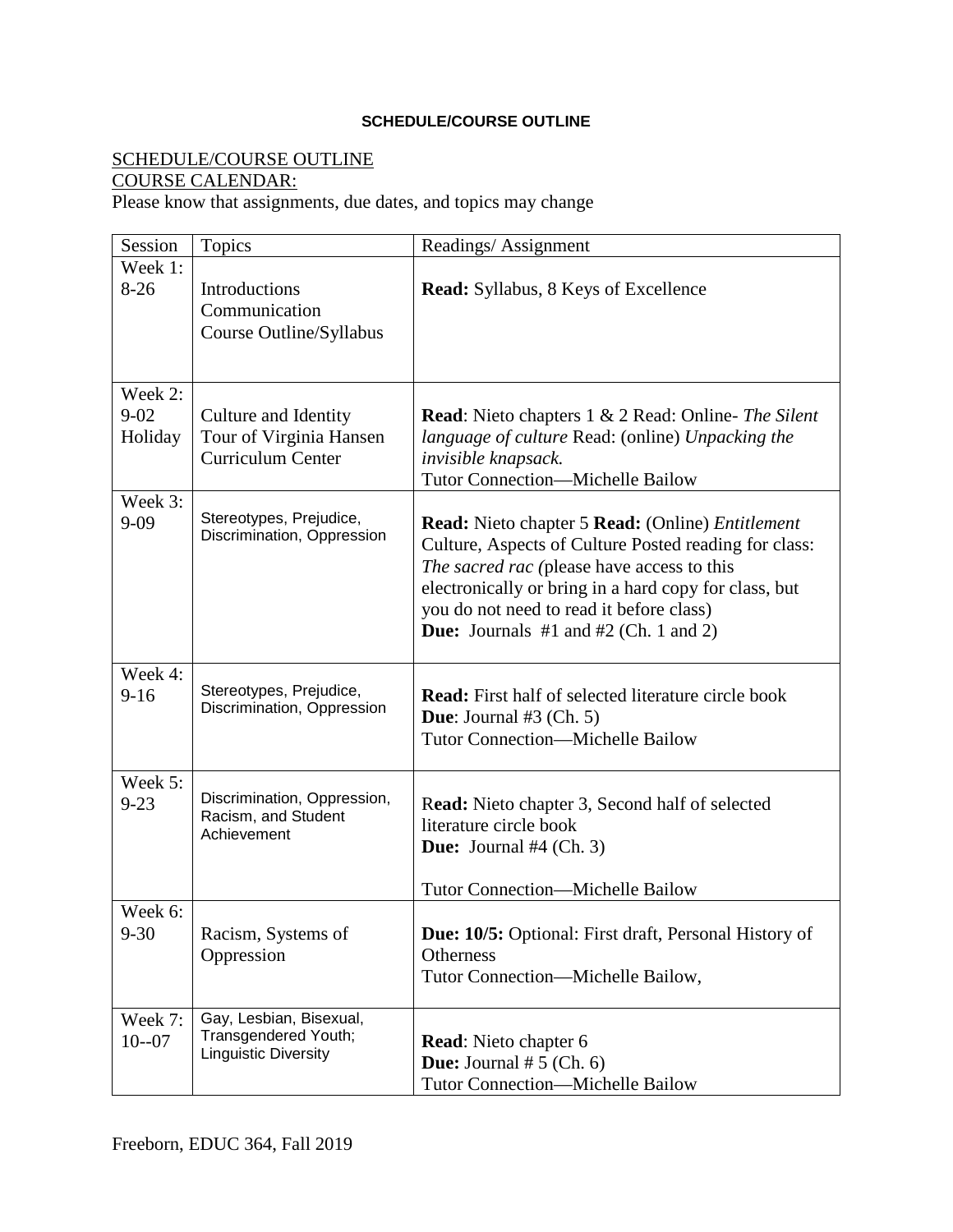| Session                            | <b>Topics</b>                                                                   | Readings/Assignment                                                                                                                                                                                                           |
|------------------------------------|---------------------------------------------------------------------------------|-------------------------------------------------------------------------------------------------------------------------------------------------------------------------------------------------------------------------------|
| Week 8:<br>$10-14$                 | <b>Literacy Practices and</b><br>Linguistic Diversity; Identity<br>and Learning | <b>Read:</b> Nieto chapter 8<br><b>Read:</b> (online) Various readings about GLBT youth<br>Tutor Connection-Michelle Bailow,<br><b>Due:</b> Journal $# 6$ (Ch. 8)                                                             |
| Week 9<br>$10 - 21$                | <b>GATE students, Student</b><br>Learning and School<br>Achievement             | <b>Read:</b> Nieto chapter 7<br><b>Due:</b> Journal $# 7$ (Ch. 7); Literature Circles                                                                                                                                         |
| Week<br>10:<br>$10 - 28$           | Curriculum, Testing and<br>Pedagogy<br>No class this week                       | <b>Read:</b> Nieto chapter 4<br><b>Due:</b> Journal $# 8$ (Ch. 4)                                                                                                                                                             |
| Week<br>11<br>11-04                | <b>Literature Presentations</b>                                                 | <b>Read:</b> Nieto chapter 9 Read: (online) Coping with the<br>"A" words & Beware of tourist curriculum<br>Due 11/9: Final draft, Personal History of Otherness;<br>Journal $#9$ (Ch. 9)<br>Tutor Connection-Michelle Bailow, |
| Week<br>12<br>$11 - 11$<br>Holiday | Diversity and<br><b>Multicultural Education</b><br>Project work time            | <b>Read:</b> Nieto chapter 10<br><b>Due:</b> Journal $# 10$ (Ch. 10)                                                                                                                                                          |
| Week<br>13<br>$11 - 18$            |                                                                                 | Prepare summative projects                                                                                                                                                                                                    |
| Week<br>14:<br>$11 - 25$           | <b>Summative Project</b><br>Presentations                                       |                                                                                                                                                                                                                               |
| Week<br>15:<br>12-02               | Summative project<br>presentations                                              |                                                                                                                                                                                                                               |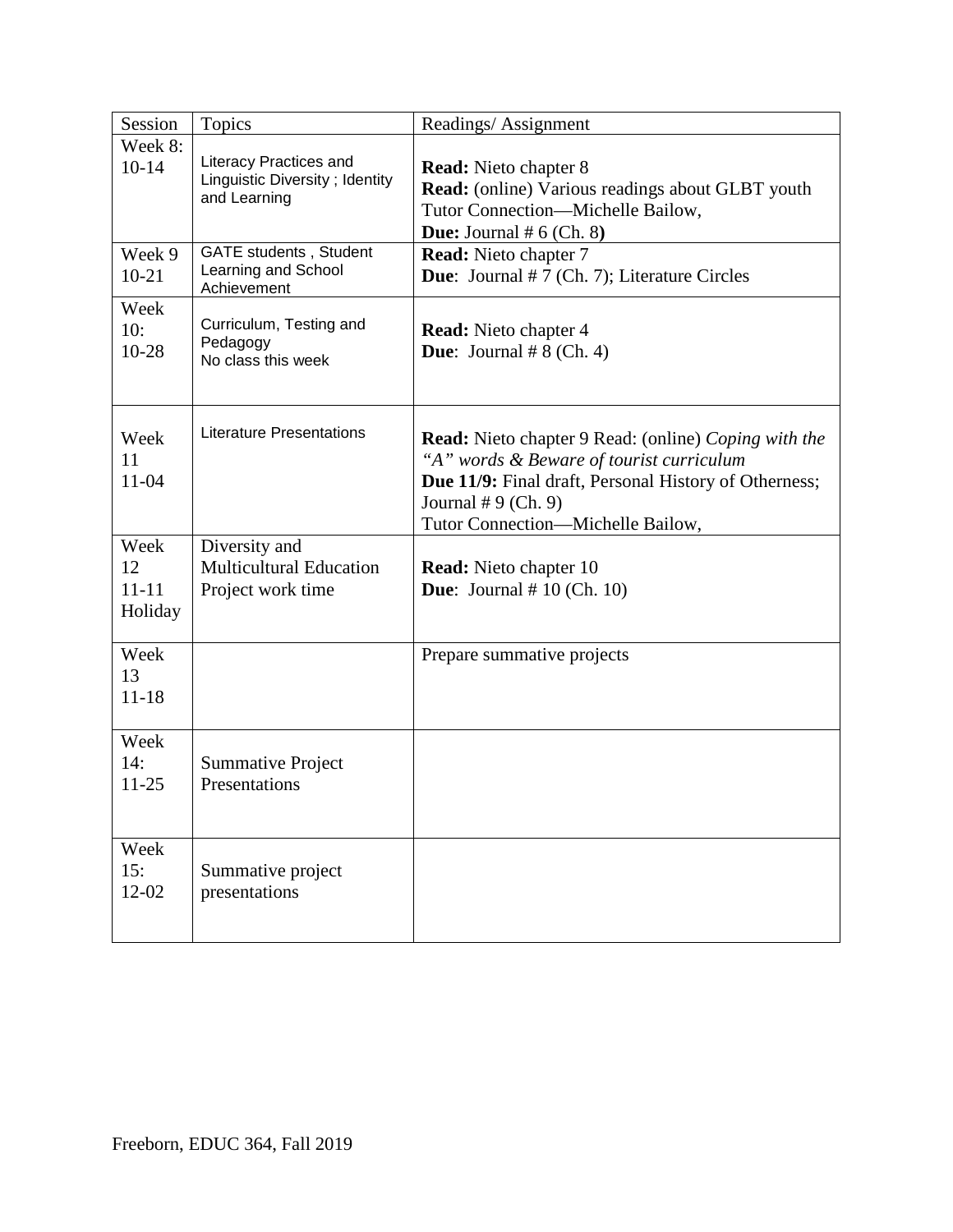# **COURSE REQUIREMENTS AND GRADED COURSE COMPONENTS**

#### <span id="page-9-1"></span><span id="page-9-0"></span>**Assignment Descriptions**

#### **1. Attendance, Class Participation & Professional Disposition 10 points**

The purpose is for students to be well prepared for course sessions and participate in activities and assignments. These points are awarded at the instructor's discretion. At a minimum, students must attend more than 80% of class time, or s/he may not receive a passing grade for the course. Should the student have extenuating circumstances, s/he should contact the instructor as soon as possible. *Notification of absence does not warrant an excuse.*

Because this course is a prerequisite to a credential program in the SoE, students are expected to demonstrate behavior consistent with a professional career and adhere to attendance policy. To meet TPE 2.5 (initial) students must do a pre and post self-assessment of their Social Justice and Equity Disposition (Foundational TPE – F1) using the rubric.

#### **2. Readings/Discussions 20 points**

In order to have the type of class discussions that this course requires, it is crucial that students read the material before class. In order to receive participation points for the week, students must come prepared to class wth the assigned journal and your personal thoughts/similar experiences of the featured case studies in the chapters. This assignment meets TPEs 1.1 (initial), 2.1 (initial), and 2.5 (initial) in addition to SJE Foundational TPE – F3. Your journals will be responses in various formats. See the possible formats on Cougar Courses. There are ten prompts. You will write to at least 5, and may duplicate once. There are samples and directions on Cougar Courses.

\*\*\*\*The final journal entry differs in format in that this will be a **two page reflective** paper that succinctly describes what you have learned over the duration of the course. Please include personal connections, explanations as to how and why your perspective as an educator has changed, or is changing, and what you think your next steps will be in understanding the needs of diverse students. Please focus on social justice and equity.

#### **3. Personal History of Otherness 20 points**

By researching and studying one's relationship to the eight categories of typical "otherness" in U.S. society, it is possible for us to gain an appreciation about ourselves as individuals and our many similarities and differences. In this assignment you are to write 1/2 page for each category about your relationship to "otherness" in terms of race, gender, religion, sexual orientation, socioeconomic status, age, physical or mental ability, and language. Reflect on your own experiences in terms of your social context, your family background, and other factors determined by your own circumstances and upbringing. Rank the eight categories from most important to least important in regards to who you are as an individual. Be prepared to discuss your assignment within a larger class dialogue. This assignment meets TPE 6.2 (initial). More detailed directions and rubric for grading assignment will be given in class.

#### **4. Spring Book Group Reading Facilitation**/**Literature Circles 15 points**

In small groups, students will lead a 20-30 minute discussion of a chapter from the Spring book or their literature selection. This discussion should promote critical thinking, varied perspectives and an attempt to connect the past to the present in our schools. Students will share additional resources found related to the chapter/book. Group provides a 1 page summary of the highlights to the class.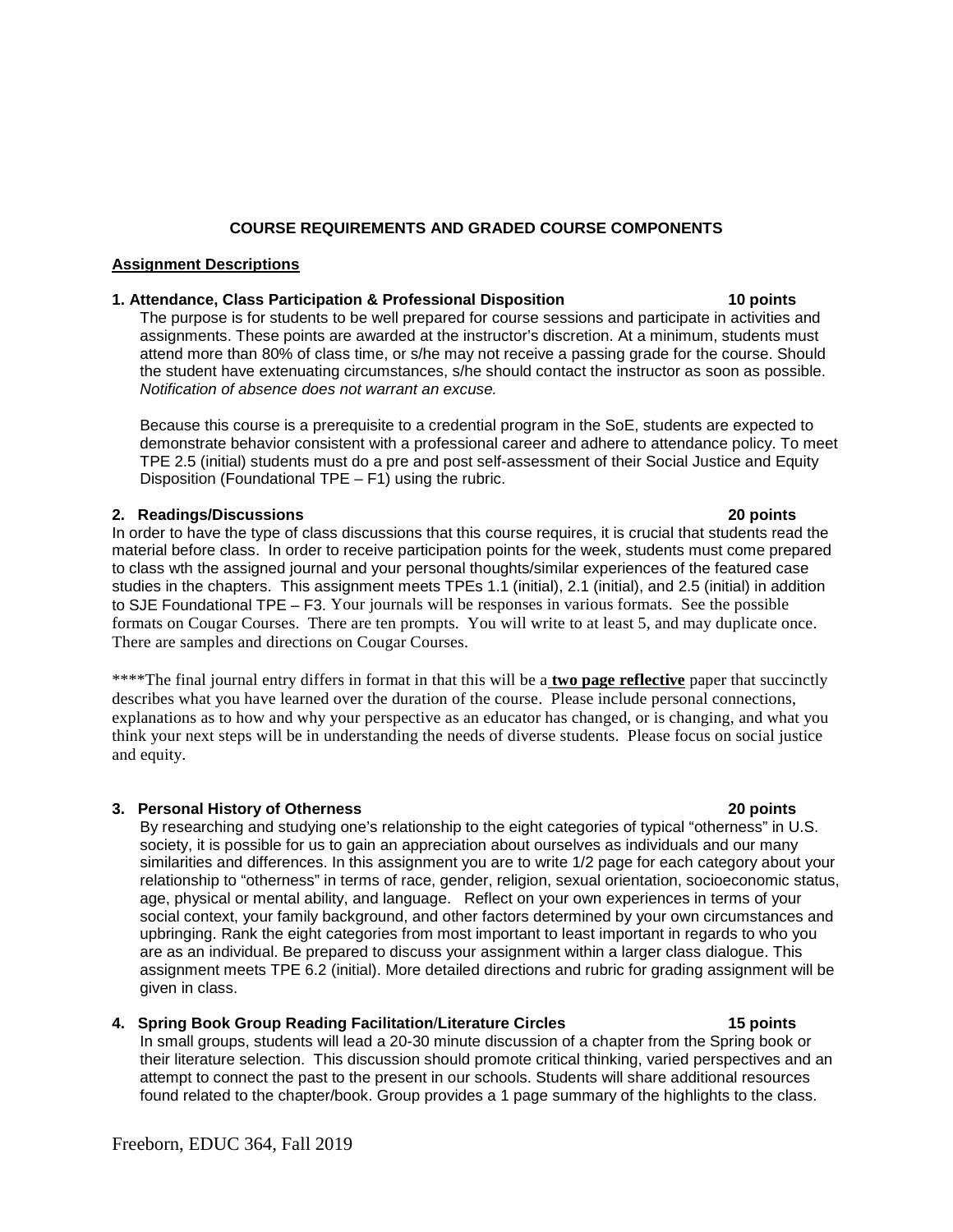More detailed directions and rubric for grading assignment will be given in class. This assignment meets TPE 6.7 (initial) and SJE Foundational TPE – F4.

# **5. School Diversity Assessment 20 points**

In small groups, students will provide a research-based assessment of three or more schools from the same district and grade span. This will be a comparison of academic achievement, qualified staff, community resources, and parental involvement at the sites. The final project could be a PowerPoint, movie, poster, or some other type of creative way to present the information. More detailed directions, examples, and rubric for grading assignment will be given in class. This assignment meets TPE 6.2 (initial) and SJE Foundational TPE – F1.

# **6. Tutoring Students from Diverse Backgrounds 15 points**

As a requirement for this course, you will tutor students from diverse backgrounds. More information will be provided in class by instructor. This fieldwork/tutoring assignment requires a number of hours in the field. Students will be expected to submit a reflection at end of semester. This assignment meets TPEs 1.3 (Initial, Practice), 2.4 (Initial, Practice) and SJE Foundational TPE – F3.

# <span id="page-10-0"></span>**Grading Standards**

| $92 - 100$ A | $90 - 91$ A-                         |
|--------------|--------------------------------------|
| $88 - 89$ B+ | $82 - 87B$                           |
| $80 - 81 B$  | $78 - 79$ C+ (minimal passing grade) |
| 72 – 77 C    | $70 - 71$ C-                         |

*Note: Students taking EDUC 364 as a prerequisite for teacher credential and graduate programs are reminded that the School of Education requires completion of this course with a grade of C+ or higher.*

#### <span id="page-10-1"></span>**Final Exam Statement**

This course does not have a final exam.

# <span id="page-10-2"></span>**School of Education/Course Attendance Policy**

Due to the dynamic and interactive nature of courses in the School of Education, all candidates (course participants) are expected to attend all classes and participate actively. At a minimum, candidates (course participants) must attend more than 80% of class time, or s/he may not receive a passing grade for the course at the discretion of the instructor. Individual instructors may adopt more stringent attendance requirements. Should the candidate (course participants) have extenuating circumstances, s/he should contact the instructor as soon as possible. *(Adopted by the COE Governance Community, December, 1997).*

#### <span id="page-10-3"></span>**Policy on Late/Missed Work**

No credit will be given if you miss an in class assignment or required presentation. If extenuating circumstances occur, the teacher candidate should contact the instructor as soon as possible to make appropriate arrangements.

# <span id="page-10-4"></span>**Student Collaboration Policy**

Due to the nature of the course, students will be asked to collaborate and actively interact with one another during class activities.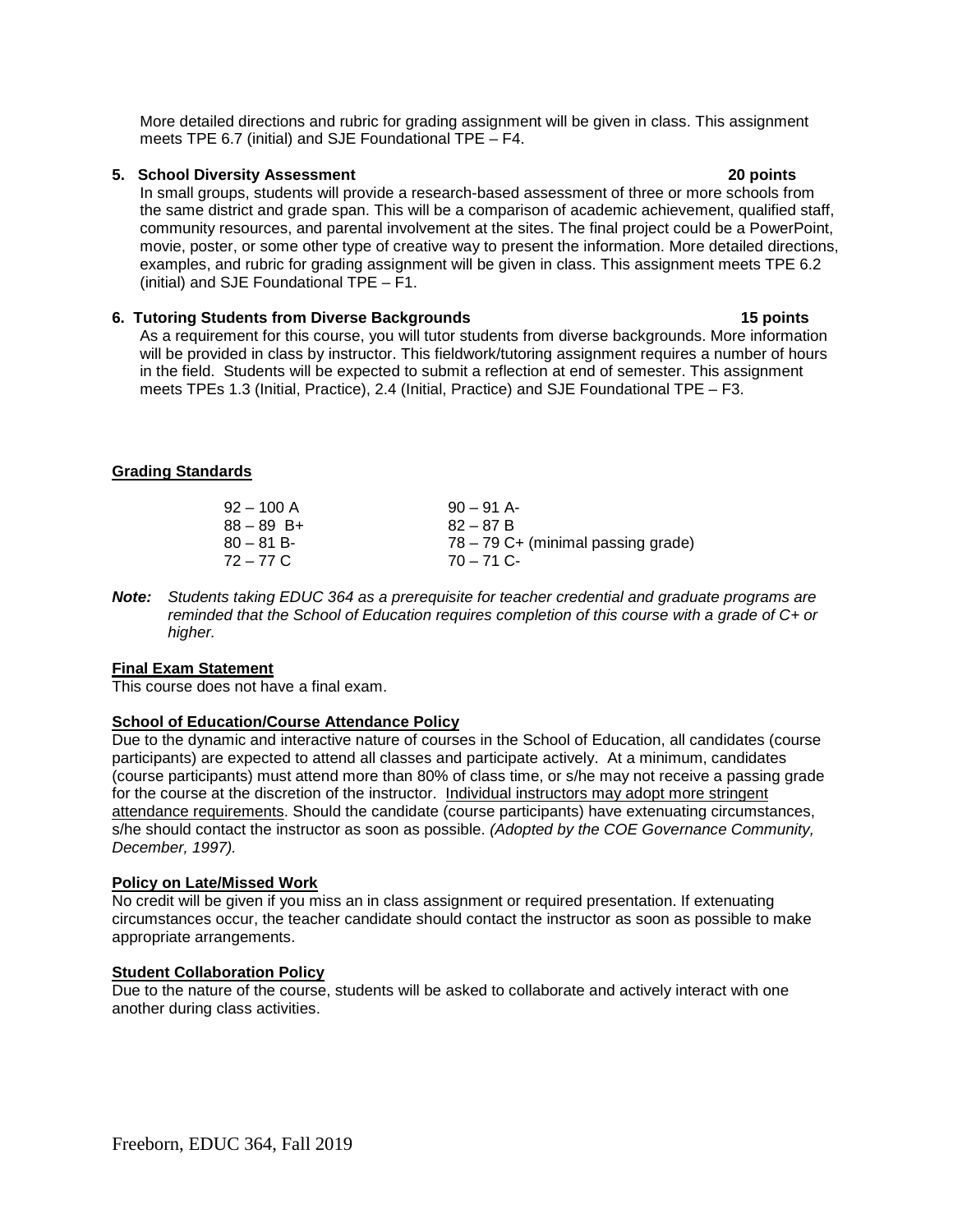# **GENERAL CONSIDERATIONS**

# <span id="page-11-1"></span><span id="page-11-0"></span>**CSUSM Academic Honesty Policy**

Students will be expected to adhere to standards of academic honesty and integrity, as outlined in the Student Academic Honesty Policy. All assignments must be original work, clear and error-free. All ideas/material that are borrowed from other sources must have appropriate references to the original sources. Any quoted material should give credit to the source and be punctuated accordingly.

Academic Honesty and Integrity: Students are responsible for honest completion and representation of their work. Your course catalog details the ethical standards and penalties for infractions. There will be zero tolerance for infractions. If you believe there has been an infraction by someone in the class, please bring it to the instructor's attention. The instructor reserves the right to discipline any student for academic dishonesty, in accordance with the general rules and regulations of the university. Disciplinary action may include the lowering of grades and/or the assignment of a failing grade for an exam, assignment, or the class as a whole.

Incidents of Academic Dishonesty will be reported to the Dean of Students. Sanctions at the University level may include suspension or expulsion from the University.

Refer to the full Academic Honesty Policy at: [http://www.csusm.edu/policies/active/documents/Academic\\_Honesty\\_Policy.html](http://www.csusm.edu/policies/active/documents/Academic_Honesty_Policy.html)

# <span id="page-11-2"></span>**Plagiarism**

As an educator, it is expected that each candidate (course participant) will do his/her own work, and contribute equally to group projects and processes. Plagiarism or cheating is unacceptable under any circumstances. If you are in doubt about whether your work is paraphrased or plagiarized see the Plagiarism Prevention for Students website [http://library.csusm.edu/plagiarism/index.html.](http://library.csusm.edu/plagiarism/index.html) If there are questions about academic honesty, please consult the University catalog.

#### **Students with Disabilities Requiring Reasonable Accommodations**

Students with disabilities who require reasonable accommodations must seek approval for services by providing appropriate and recent documentation to the Office of Disability Support Services (DSS). This office is in Craven Hall 4300, contact by phone at (760) 750-4905. Students authorized by DSS to receive reasonable accommodations should meet with their instructor during office hours or make an appointment.

# <span id="page-11-3"></span>**Credit Hour Policy Statement**

Per the University Credit Hour Policy:

• All students are expected to spend a minimum of two hours outside of the classroom each week for each unit of credit engaged in learning or a total of at least six hours outside of the classroom each week.

# <span id="page-11-4"></span>**Electronic Submissions of Assignments**

This course is mostly paperless. Assignments are to be turned to Cougar Course on time. Points will be deducted for late submissions as the work you do is essential to the discussions conducted in this course. Make sure you turn in the assignments in Word, 12 font, in Times New Roman. Resources and/or citations will be referenced using APA format.

NOTE: Full assignment guidelines can be found on Cougar Courses. Rubrics for assignments and checklist are at end of this syllabus.

#### <span id="page-11-5"></span>**All University Writing Requirement**

Writing requirements for this class will be met as described in the assignments. Every 3-unit course at the university, including this one, must have a writing requirement of at least 2500 words.